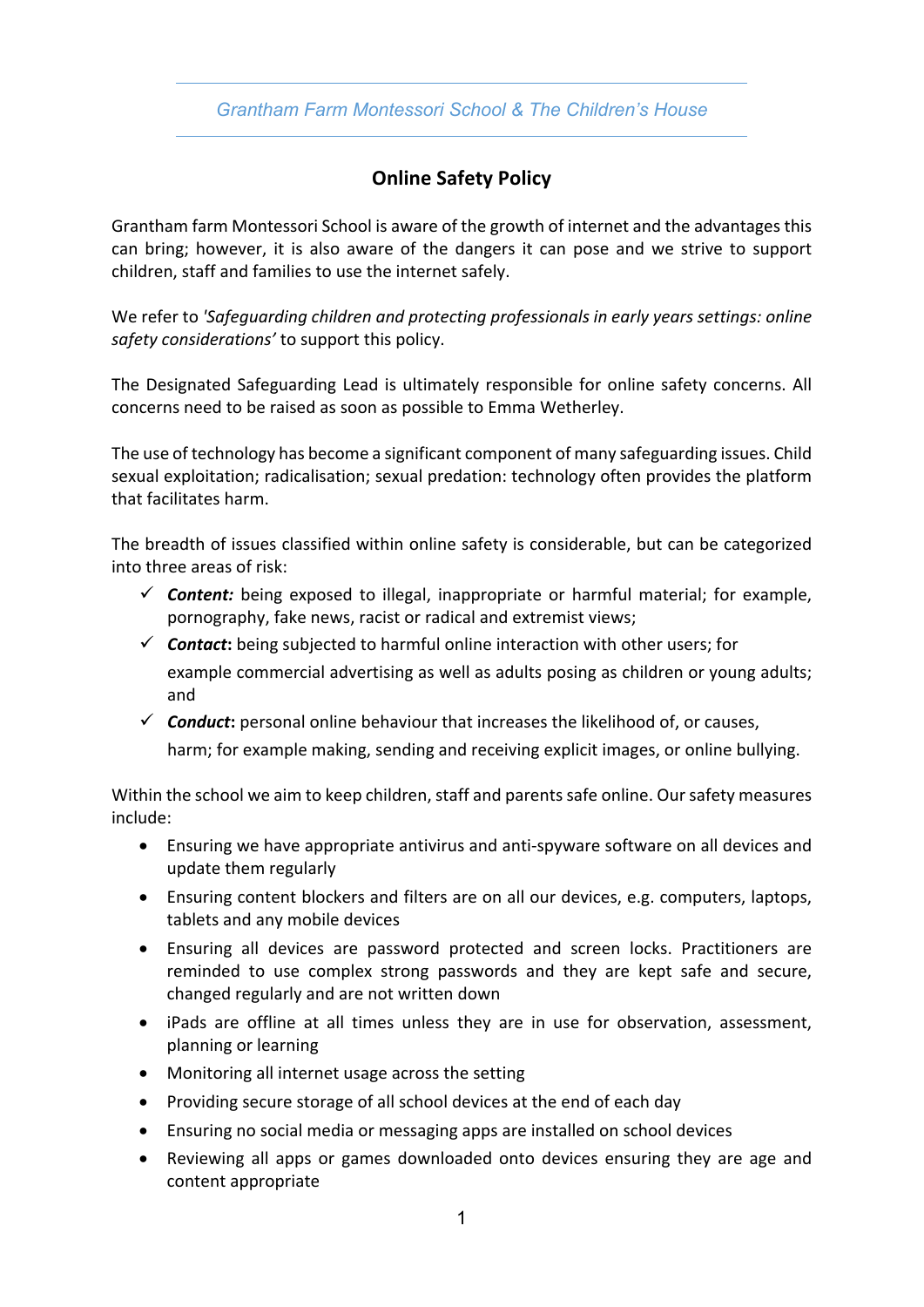- Using only school devices to record/photograph children in the setting
- Never emailing personal or financial information
- Reporting emails with inappropriate content to the internet watch foundation (IWF www.iwf.org.uk)
- Teaching children how to stay safe online and report any concerns they have
- Ensuring children are supervised when using internet connected devices
- Using tracking software to monitor suitability of internet usage (for older children)
- Not permitting staff or visitors to access to the school Wi-Fi
- Talking to children about 'stranger danger' and deciding who is a stranger and who is not; comparing people in real life situations to online 'friends'
- When using Skype and FaceTime (where applicable) discussing with the children what they would do if someone they did not know tried to contact them
- Providing training for staff, at least annually, in online safety and understanding how to keep children safe online. We encourage staff and families to complete an online safety briefing, which can be found at https://moodle.ndna.org.uk
- Staff model safe practice when using technology with children and ensuring all staff abide by an acceptable IT use policy; instructing staff to use the work IT equipment for matters relating to the children and their education and care. No personal use will be tolerated (see acceptable IT use policy)
- Monitoring children's screen time to ensure they remain safe online and have access to material that promotes their development. We ensure that their screen time is within an acceptable level and is integrated within their programme of learning
- Making sure physical safety of users is considered including the posture of staff and children when using devices
- Being aware of the need to manage our digital reputation, including the appropriateness of information and content that we post online, both professionally and personally. This is continually monitored by the setting's management
- Ensuring all electronic communications between staff and parents is professional and takes place via the official school communication channels, e.g. the school's email addresses and telephone numbers. This is to protect staff, children and parents
- Signposting parents to appropriate sources of support regarding online safety at home

If any concerns arise relating to online safety, then we will follow our safeguarding policy and report all online safety concerns to the DSL.

The DSL will make sure that:

- All staff know how to report a problem and when to escalate a concern, including the process for external referral
- All concerns are logged, assessed and actioned in accordance with the school's safeguarding procedures
- Parents are supported to develop their knowledge of online safety issues concerning their children via information emails containing links and instructions for IT safety